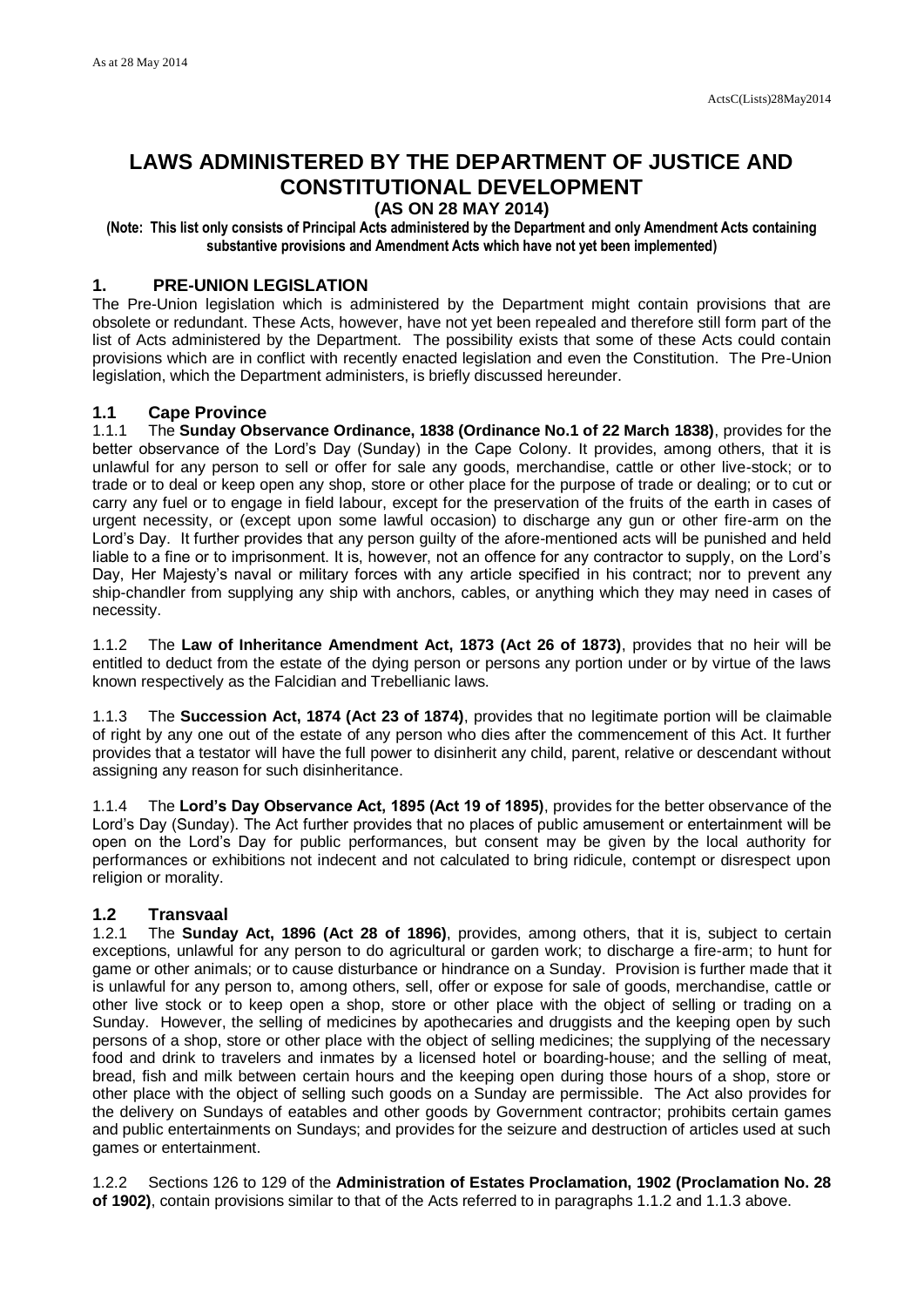### **1.3 Free State**

1.3.1 The **"Wet tot Afschaffing van Legitieme Portien (Hoofstuk XCII van die Wetboek)"**, contains, among others, provisions similar to that of the Acts referred to in paragraphs 1.1.2 and 1.1.3 above.

1.3.2 Sections 4 and 5 of the **Police Offences Ordinance, 1902 (Ordinance No. 21 of 1902)**, respectively, prescribe the areas in respect of which this Ordinance will be applicable and provide that the limits of any such area may from time to time be defined, varied or altered. Section 21 provides that any owner, lessee or manager of any public billiard room or other public place of recreation who permits any game to be played therein or who permits any theatrical performance, public dance or concert (except concerts at which only sacred music is performed) or any other public entertainment of a similar nature to be held there on a Sunday, will be guilty of an offence.

#### **2. LEGISLATION AFTER 1910 (UNION AND REPUBLIC LEGISLATION)**

The legislation mentioned under this heading was enacted after South Africa became a Union in 1910. Amendment Acts which contain substantive provisions or which have not yet been put into operation are included in the list hereunder. However, Amendment Acts of which the only substantive provision is a savings clause, a transitional provision or a provision which extends the application of an Act to the former TBVC States, are not included in the list.

2.1 The **Natal Conveyancers Act, 1926 (Act 24 of 1926)**, amended the laws relating to conveyancers in the former province of Natal.

2.2 The Department only administers sections 12 and 20 of the **Black Administration Act, 1927 (Act 38 of 1927)**. These sections, respectively, provide for the settlement of civil disputes by Black chiefs, headmen and chiefs' deputies; and the powers of chiefs, headmen and chiefs' deputies to try certain offences.

2.3 The **Insolvency Act, 1936 (Act 24 of 1936)**, consolidated and regulates the law relating to insolvent persons and their estates.

2.4 The **Natal Advocates and Attorneys Preservation of Rights Act, 1939 (Act 27 of 1939)**, provides that certain advocates of the Natal High Court retain the right to practise also as attorneys and that certain attorneys of that High Court retain the right to practise also as advocates.

2.5 The whole of the **Attorneys' Admission Amendment and Legal Practitioners' Fidelity Fund Act, 1941 (Act 19 of 1941)**, except section 5, has been repealed. Section 5 places an obligation on executors, tutors, curators or trustees in insolvency to provide security which is incapable of being waived.

2.6 The **Magistrates' Courts Act, 1944 (Act 32 of 1944)**, consolidated the laws relating to magistrates' courts. The Act regulates various issues pertaining to these courts, among others, the establishment and nature of the courts; judicial and other officers of the courts; rules of court; civil and criminal jurisdiction; witnesses and evidence; recovery of debts, execution and costs; and appeal and review.

2.7 The **Commissions Act, 1947 (Act 8 of 1947)**, empowers the President to appoint commissions for the purpose of investigating matters of public concern. The Act, among others, provides for a commission's powers in respect of witnesses; that sittings of commission's must be public; and for the hindering or obstructing of commissions.

2.8 The **Wills Act, 1953 (Act 7 of 1953)**, regulates the execution of wills. The Act provides for the formalities required in the execution of a will; the interpretation of wills; the validity of certain wills executed in accordance with the internal law of certain other states; and the competency of persons involved in the execution of wills.

2.9 Only section 5 of the **Matrimonial Affairs Act, 1953 (Act 37 of 1953)**, is still in force and provides that any High Court, on application of either parent of a minor whose parents are divorced or living apart, may make any order which it deems fit in regard to the custody or guardianship of, or access to, the minor.

2.10 The **Black High Court Abolition Act, 1954 (Act 13 of 1954)**, abolished the Black High Court and transferred the jurisdiction thereof to the High Courts.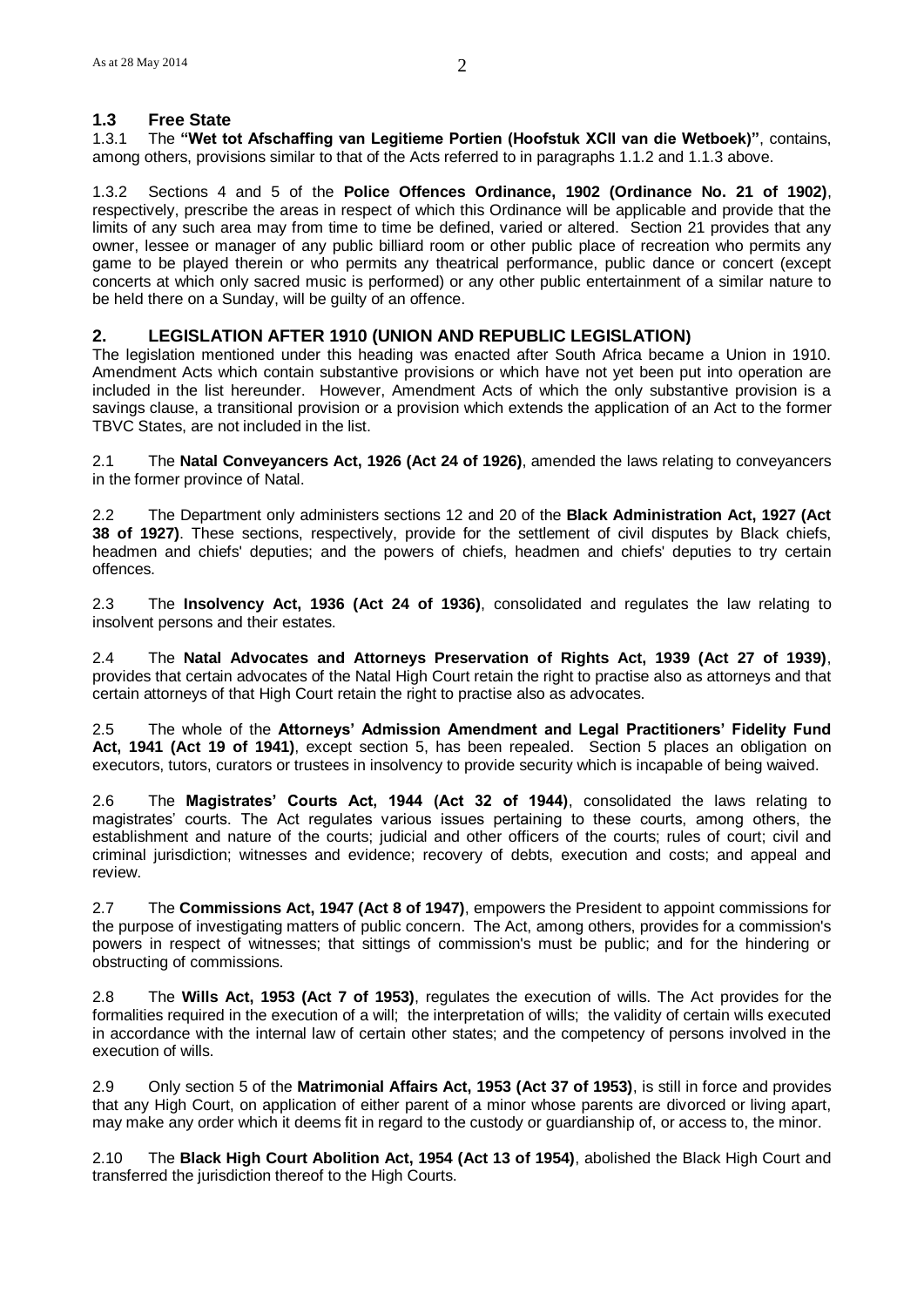2.11 The whole of the **Criminal Procedure Act, 1955 (Act 56 of 1955)**, except sections 319(3) and 384, has been repealed. These sections, respectively, provide for charges for giving false evidence and for a binding over of persons to keep the peace.

2.12 Sections 34, 35, 36 and 37 of the **General Law Amendment Act, 1955 (Act 62 of 1955)**, provide that Ministers and officials must be cited by their official titles; for interim interdicts against the State; for failure to give a satisfactory account of possession of goods; and for the absence of reasonable cause for believing that goods are properly acquired, respectively.

2.13 The **Vexatious Proceedings Act, 1956 (Act 3 of 1956)**, provides for the imposition of restrictions on the institution of vexatious legal proceedings.

2.14 Only sections 16, 17 and 18 of the **Riotous Assemblies Act, 1956 (Act 17 of 1956)**, are still in force. These sections, respectively, provide for special precautions in the interest of public safety regarding explosives; acts or conduct which constitute an incitement to public violence; and any attempt, conspiracy and inducement of another person to commit an offence.

2.15 The **Apportionment of Damages Act, 1956 (Act 34 of 1956)**, amended and regulates the laws relating to contributory negligence and the liability of persons jointly or severally liable in delict for the same damage.

2.16 Section 1 of the **General Law Amendment Act, 1956 (Act 50 of 1956)**, provides that the unlawful appropriation of the use of another person's property is an offence.

2.17 The **Witchcraft Suppression Act, 1957 (Act 3 of 1957)**, provides for the suppression of the practice of witchcraft and similar practices.

2.18 The **State Liability Act, 1957 (Act 20 of 1957)**, consolidated the laws relating to the liability of the State in respect of acts committed by its servants. Provision is made that claims against the State are cognizable in any competent court; that proceedings must be taken against the Minister of the State Department concerned; and for the satisfaction of judgment.

2.19 The **Sexual Offences Act, 1957 (Act 23 of 1957)**, amended and consolidated the laws pertaining to brothels and unlawful carnal intercourse.

2.20 The **Interpretation Act, 1957 (Act 33 of 1957)**, contains provisions relating to the interpretation of statutes.

2.21 The **State Attorney Act, 1957 (Act 56 of 1957)**, regulates the establishment of the office of the State Attorney. The Act, among others, provides for the appointment, rights, privileges and functions of State Attorneys.

2.22 Only sections 5 and 7 of the **General Law Amendment Act, 1957 (Act 68 of 1957)**, are still in force. These sections, respectively, provide that information concerning the identity of children involved in legal proceedings may not be published and for the recognition of the official title of "landdros".

2.23 The **Trespass Act, 1959 (Act 6 of 1959)**, prohibits the unlawful entry or presence on land and the unlawful entry of or presence in buildings in certain circumstances.

2.24 The **Inquests Act, 1959 (Act 58 of 1959)**, provides for the holding of inquests in cases of deaths or alleged deaths apparently occurring from other than natural causes. The Act, among others, also makes provision for the investigation of circumstances of certain deaths; witnesses, evidence and assessors at inquests; examination of witnesses at inquests; and the re-opening of an inquest.

2.25 The **Supreme Court Act, 1959 (Act 59 of 1959)**, regulates, among others, the constitution and the jurisdiction of the Supreme Court of Appeal and of the High Courts; the appointment, remuneration and tenure of office of judges; appeals to High Courts and the Supreme Court of Appeal; grounds for review of proceedings of inferior courts; execution of process and offences relating to execution; and rules of court.

2.26 The **Indemnity Act, 1961 (Act 61 of 1961)**, indemnifies the Government, its officers and all other persons acting under its or their authority in respect of acts, announcements, statements or information advised, commanded, ordered, directed, done, made or published in good faith for the prevention or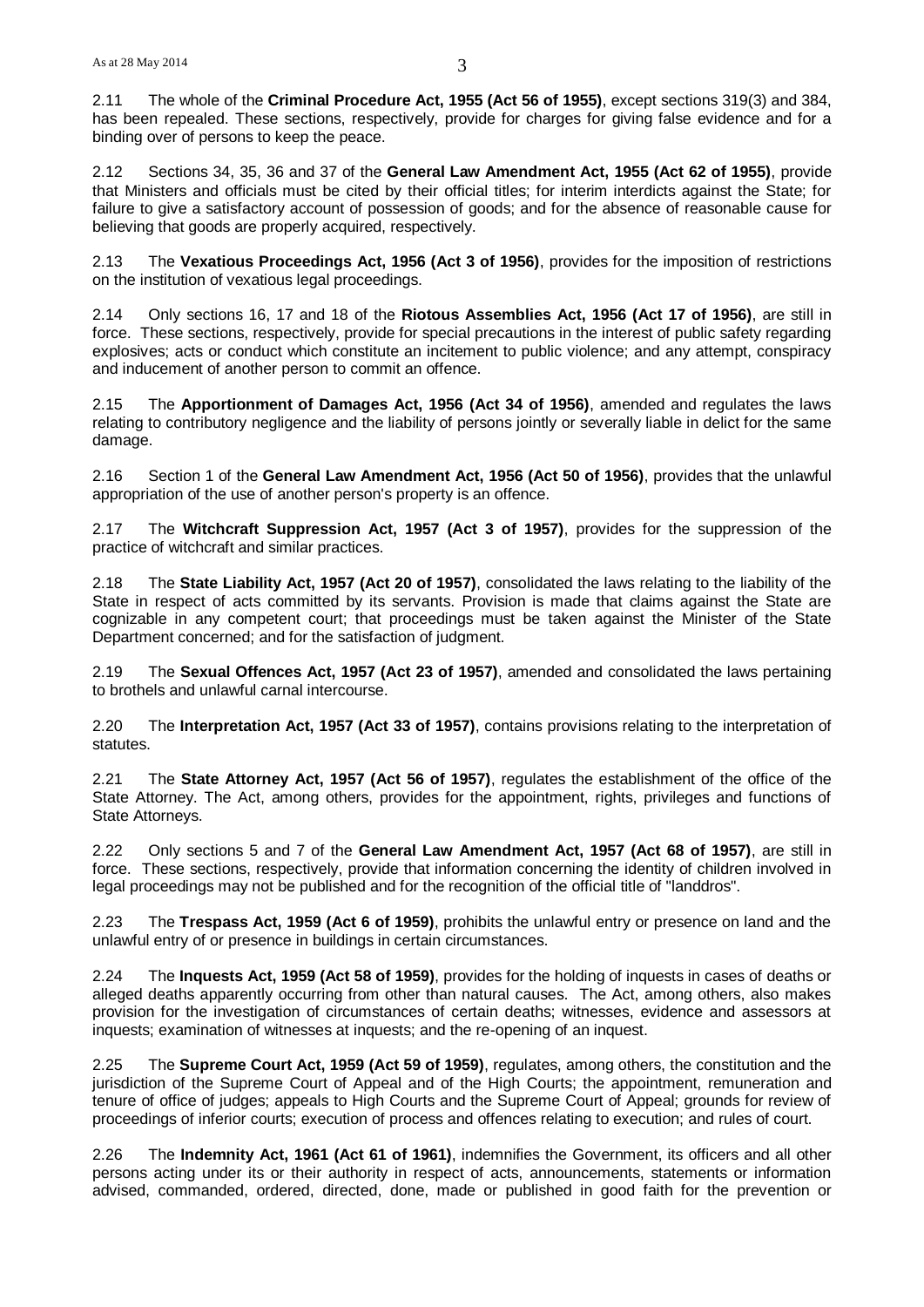suppression of internal disorder; or the maintenance or restoration of good order or public safety or state of emergency in certain areas.

2.27 The **Conventional Penalties Act, 1962 (Act 15 of 1962)**, provides for the enforceability of penal stipulations; reduction of excessive penalties; and that provisions pertaining to penalty stipulations are also applicable in respect of forfeiture stipulations. *(Note: The whole of the National Credit Act, 2005 (Act No. 34 of 2005), in so far as it applies to a credit agreement, prevails to the extent that there is any conflict with the Conventional Penalties Act, 1962, with effect from 1 June 2006. See Schedule 1 (section 172(1)) to the National Credit Act, 2005.)*

2.28 The **Extradition Act, 1962 (Act 67 of 1962)**, provides for the extradition of persons accused or convicted of certain offences. Provision is, among others, made for extradition agreements; persons liable to be extradited; warrants of arrest issued in the Republic and in certain foreign States in Africa; and for enquiries where an offence was committed in an associated State.

2.29 The **Foreign Courts Evidence Act, 1962 (Act 80 of 1962)**, provides for the obtaining of the evidence of persons in the Republic by courts of law outside the Republic. The Act, among others, provides that a High Court may order the examination of a witness in the Republic in connection with civil or criminal proceedings pending in a foreign court. Provision is also made for the examination, rights and privileges of, and offences by, witnesses.

2.30 The Department only administers section 44 of the **General Law Further Amendment Act, 1962 (Act 93 of 1962)**, which provides for penalties in respect of defacement or disfigurement of property.

2.31 The **Justices of the Peace and Commissioners of Oaths Act, 1963 (Act 16 of 1963)**, consolidated and amended the laws relating to the appointment, powers and duties of justices of the peace and commissioners of oaths. The Act provides, among others, for the powers and duties of justices of the peace and commissioners of oaths and for powers as to oaths outside the Republic.

2.32 The **Reciprocal Enforcement of Maintenance Orders Act, 1963 (Act 80 of 1963)**, regulates the reciprocal enforcement of maintenance orders made in South Africa and proclaimed countries. Provision is, among others, made for the registration of maintenance orders and the confirmation of provisional maintenance orders made in proclaimed countries. The Act also provides that certain maintenance orders are deemed to have been made in terms of the Maintenance Act, 1998; for the transmission of maintenance orders made in the Republic to proclaimed countries; and for provisional maintenance orders against persons residing in proclaimed countries.

2.33 Section 24 of the **General Law Further Amendment Act, 1963 (Act 93 of 1963),** provides for the regulation of matters resulting from change of names as a result of the constituting of the Republic of South Africa.

2.34 The **Admission of Advocates Act, 1964 (Act 74 of 1964)**, provides for the admission of persons to practise as advocates of the Supreme Court of Appeal and the High Courts. The Act, among others, regulates the requirements for admission as an advocate; the suspension of advocates from practise; and the removal of their names from the roll of advocates.

2.35 The **Prevention of Counterfeiting of Currency Act, 1965 (Act 16 of 1965)**, provides for the prevention of the counterfeiting of coin and the forging or altering of certain bank notes.

2.36 The **Civil Proceedings Evidence Act, 1965 (Act 25 of 1965)**, regulates the law of evidence in regard to civil proceedings. The Act, among others, provides for the admissibility of evidence; competency of witnesses, sufficiency of evidence, documentary evidence; and oaths and affirmations.

2.37 The **Arbitration Act, 1965 (Act 42 of 1965)**, provides for the settlement of disputes by arbitration tribunals in terms of written arbitration agreements and for the enforcement of the awards of such arbitration tribunals. The Act provides for matters not subject to arbitration; the effect of arbitration agreements; the appointment of arbitrators and umpires; and contains provisions relating to arbitration proceedings and awards.

2.38 The **Administration of Estates Act, 1965 (Act 66 of 1965)**, consolidated and amended the laws relating to the liquidation and distribution of the estates of deceased persons; the administration of the property of minors and persons under curatorship; and of derelict estates. It also regulates the rights of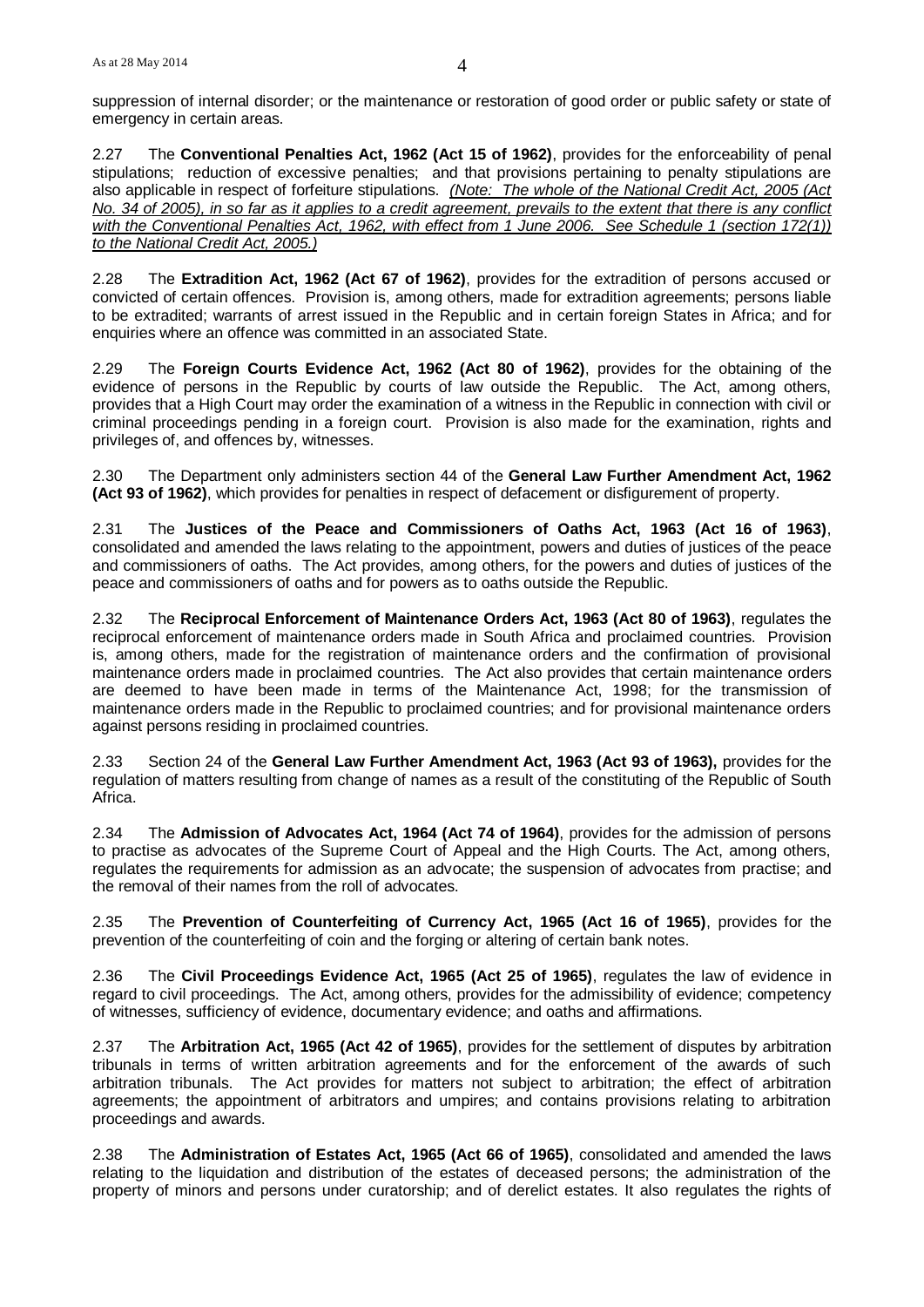beneficiaries under mutual wills made by any two or more persons; the appointment of tutors and curators; and the establishment of the Guardian's Fund.

2.39 The **Immovable Property (Removal or Modification of Restrictions) Act, 1965 (Act 94 of 1965)**, regulates the law relating to the removal or modification of restrictions on immovable property imposed by a will or other instrument. The Act imposes a limit on the duration of *fideicommissa* created by a will or other instrument in respect of immovable property, and on the duration of restrictions on the alienation of immovable property imposed by a will or other instrument otherwise than by way of a *fideicommissum*.

2.40 The **Justices of the Peace and Commissioners of Oaths Amendment Act, 1967 (Act 21 of 1967)**, provides that a justice of the peace who has been appointed for a ward is deemed to have been appointed as justice of the peace for the magisterial district in which such ward is situated.

2.41 The **Pre-Union Statute Law Revision Act, 1967 (Act 78 of 1967)**, repealed certain Pre-Union laws which were in force in the various provinces of the Republic.

2.42 The **Prize Jurisdiction Act, 1968 (Act 3 of 1968)**, regulates the prize jurisdiction of courts. Provision is made for the prize jurisdiction of courts; adjudication of prize proceedings; and condemned prize.

2.43 The Department only administers section 4 of the **Dangerous Weapons Act, 1968 (Act 71 of 1968)**, which provides for the penalties which are to be imposed when dangerous weapons or firearms are used in the commission of offences involving violence. *(Note: This Act is to be repealed by the Dangerous Weapons Act, 2013 (Act 15 of 2013), which Act has not yet been implemented.)*

2.44 The **Assessment of Damages Act, 1969 (Act 9 of 1969)**, amended the law relating to the assessment of damages for loss of support as a result of a person's death. Provision is made that insurance moneys, pensions and certain benefits may not be taken into account in the assessment of damages for loss of support.

2.45 The **Establishment of the Northern Cape Division of the Supreme Court of South Africa Act, 1969 (Act 15 of 1969)**, established the Northern Cape Division of the (then) Supreme Court of South Africa.

2.46 The **Prohibition of Disguises Act, 1969 (Act 16 of 1969)**, prescribes penalties for being in disguise in suspicious circumstances.

2.47 The **Formalities in respect of Leases of Land Act, 1969 (Act 18 of 1969)**, provides for the formalities in respect of leases of land.

2.48 The **Legal Aid Act, 1969 (Act 22 of 1969)**, provides for legal aid for indigent persons and for that purpose established a Legal Aid Board and defined its functions. The Act also provides for the constitution, meetings and finances of the Board.

2.49 The **Abolition of Juries Act, 1969 (Act 34 of 1969)**, repealed the laws relating to trial by jury in criminal proceedings.

2.50 The **Prescription Act, 1969 (Act 68 of 1969)**, consolidated and amended the laws relating to prescription. This Act provides, among others, for acquisitive and extinctive prescription; when prescription begins; and the interruption and suspension of prescription.

2.51 The **Pre-Union Statute Law Revision Act, 1970 (Act 42 of 1970)**, repealed certain Pre-Union laws which were in force in the various provinces of the Republic.

2.52 The **South African Law Reform Commission Act, 1973 (Act 19 of 1973)**, provides for the establishment of the South African Law Reform Commission. Provision is also made for the constitution, objects, powers, and duties of, and reports by, the Commission.

2.53 Section 50 of the **General Law Amendment Act, 1973 (Act 62 of 1973)**, amended Proclamation No. 333 of 1949.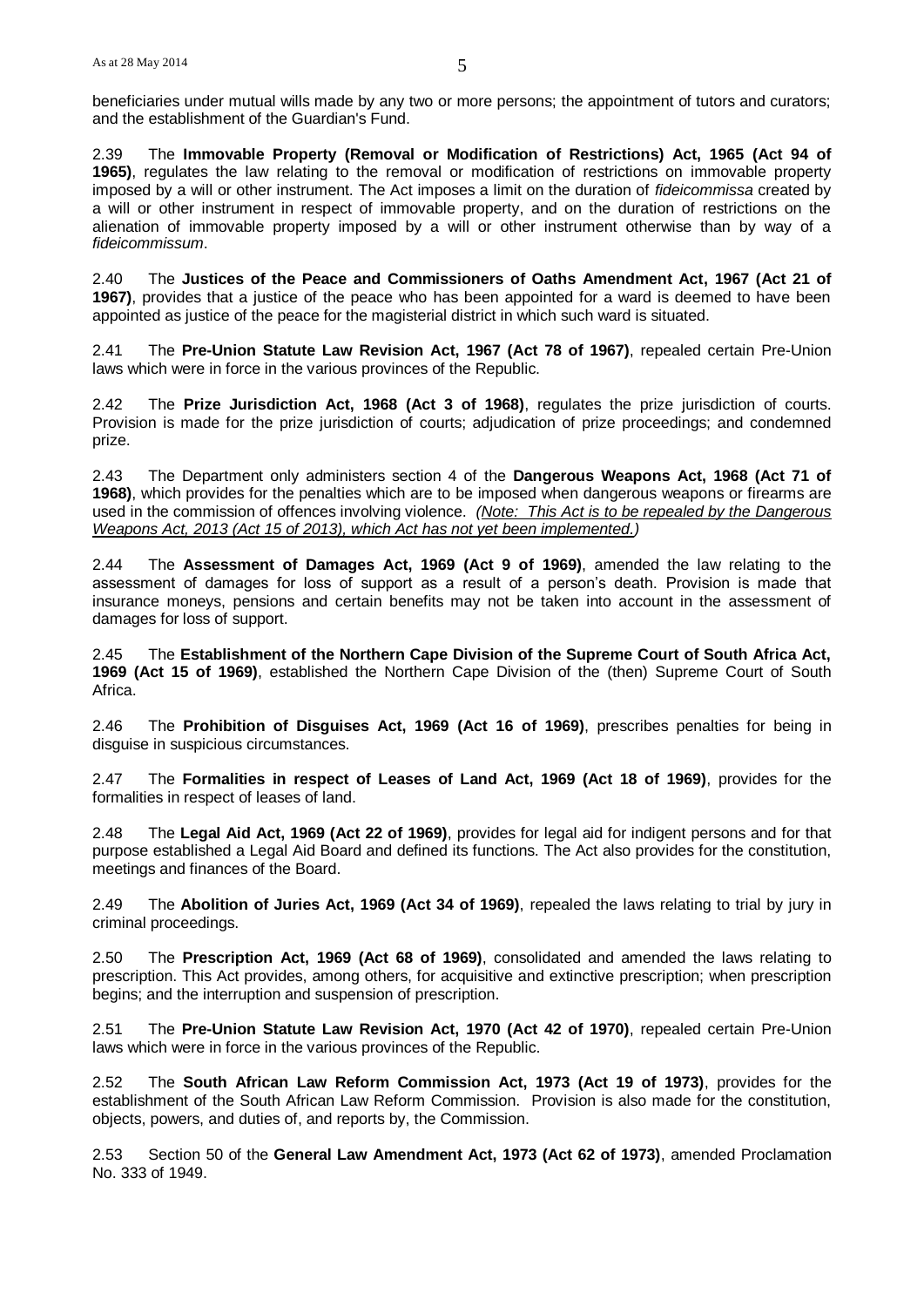2.54 The **Prescribed Rate of Interest Act, 1975 (Act 55 of 1975)**, provides for the calculation of interest on a debt, in certain circumstances, at a prescribed rate and for the payment of interest on certain judgment debts.

2.55 In terms of the **Petition Proceedings Replacement Act, 1976 (Act 35 of 1976)**, any reference in any law to the institution of application proceedings in any court by petition, shall be construed as a reference to the institution of such proceedings by notice of motion in terms of the rules of such court.

2.56 The **Pre-Union Statute Law Revision Act, 1976 (Act 36 of 1976)**, repealed certain Pre-Union laws which were in force in the various provinces of the Republic.

2.57 The **Abolition of Civil Imprisonment Act, 1977 (Act 2 of 1977)**, abolished civil imprisonment of a debtor on account of his or her failure to pay a sum of money in terms of any judgment.

2.58 The **Indemnity Act, 1977 (Act 13 of 1977)**, indemnifies the State, members of the Executive Council of the Republic, persons in the service of the State and persons acting under their authority in respect of acts, announcements, statements or information advised, commanded, ordered, directed, done, made or published in good faith for the prevention, suppression or termination of internal disorder or the maintenance or restoration of good order or public safety or essential services or the preservation of life or property in any part of the Republic.

2.59 The **Prohibition of the Exhibition of Films on Sundays and Public Holidays Act, 1977 (Act 16 of 1977)**, prohibits the exhibition of films on Sundays and certain public holidays in certain circumstances.

2.60 The **Recognition and Enforcement of Foreign Arbitral Awards Act, 1977 (Act 40 of 1977)**, provides for the recognition and enforcement of foreign arbitral awards. Provision is made that any foreign arbitral award may be made an order of a court and be enforced as such. The Act also provides for the circumstances under which an order of a court may be refused.

2.61 The **Pre-Union Statute Law Revision Act, 1977 (Act 43 of 1977)**, repealed certain Pre-Union laws which were in force in the various provinces of the Republic.

2.62 The **Criminal Procedure Act, 1977 (Act 51 of 1977)**, regulates aspects relating to the criminal procedure in the South African law. The Act provides, among others, for the procedures to be followed in criminal proceedings; arrest and other measures of securing the attendance of accused persons in court; and the release of an accused on warning or bail. It further regulates the laws pertaining to search and warrants; seizure and forfeiture of property; assistance to accused persons; summary trials and preparatory examinations; conduct of proceedings; witnesses and evidence; competent verdicts, previous convictions and sentence; compensation and restitution; reviews and appeals in cases of criminal proceedings in lower courts; and for appeals in cases of criminal proceedings in superior courts.

2.63 The **Dissolution of Marriages on Presumption of Death Act, 1979 (Act 23 of 1979)**, provides for the dissolution of marriages of persons presumed to be dead.

2.64 The **Attorneys Act, 1979 (Act 53 of 1979)**, consolidated the laws relating to the admission and practice of attorneys, notaries and conveyancers. The Act, among others, provides for the continuation of the Attorneys Fidelity Fund and law societies in respect of the attorneys' profession. Provision is further made for the qualifications for and admission as, attorneys, notaries and conveyancers and for the removal from the roll of attorneys.

2.65 The **Divorce Act, 1979 (Act 70 of 1979)**, regulates the law of divorce in South Africa. Provision is made for the dissolution of a marriage and the grounds for divorce; the safeguarding of interests of dependent and minor children; the division of assets; and the maintenance of parties to divorce proceedings.

2.66 The **Protection of Information Act, 1982 (Act 84 of 1982)**, provides for the protection from disclosure of certain information. The Act, among others, prohibits certain acts in relation to prohibited places; the obtaining and disclosure of certain information; and certain acts which are prejudicial to the security and interests of the Republic. Provision is also made for the disclosure of certain information. *(The Protection of State Information Bill, which have been referred back to Parliament by the President in September 2013, will, upon enactment repeal the Protection of Information Act, 1982)*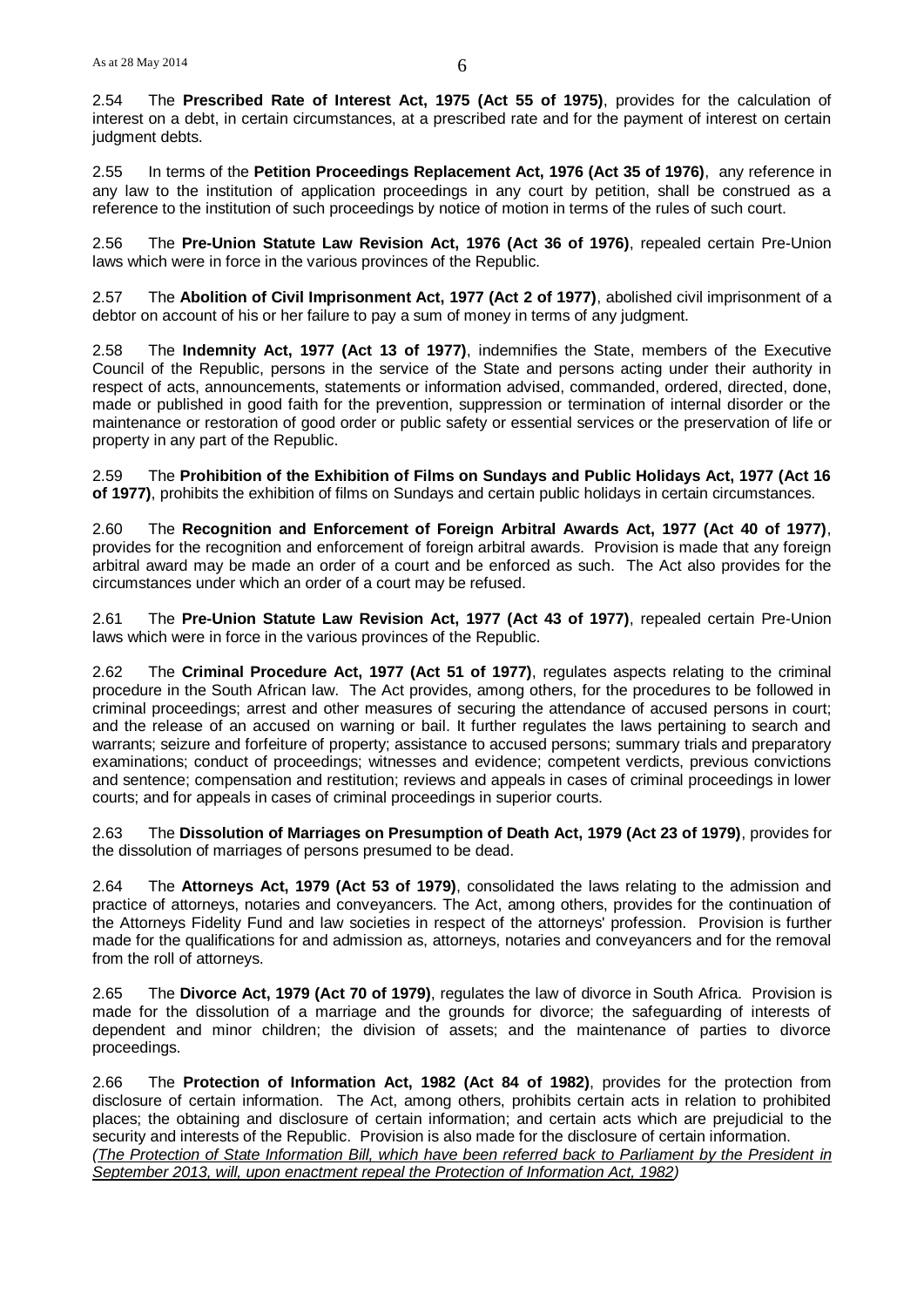2.67 The **Admiralty Jurisdiction Regulation Act, 1983 (Act 105 of 1983)**, provides for the vesting of the powers of admiralty courts of the Republic in the High Courts and for the extension of these powers. Provision is also made for the law to be applied by, and the procedure applicable in, these Courts.

2.68 The **Small Claims Courts Act, 1984 (Act 61 of 1984)**, makes provision for the establishing of courts to adjudicate small civil claims. The Act deals with the establishment and nature of small claims courts; presiding and other officers of these courts; the jurisdiction of such courts; rules of court; procedure and evidence; judgment and costs; and execution and review of its orders.

2.69 The Department only administers Part IX of the **Close Corporations Act, 1984 (Act 69 of 1984)**, which deals with the winding-up of a close corporation. Provision is, among others, made for voluntary winding-up; liquidation by courts; and the appointment of liquidators.

2.70 The **Matrimonial Property Act, 1984 (Act 88 of 1984)**, regulates the matrimonial property law. Provision is made for marriages which are subject to the accrual system; the accrual of estates; and inheritances, legacies and donations which are excluded from accrual. The Act further abolished the marital power of husbands and provides for marriages in community of property.

2.71 The **Rules Board for Courts of Law Act, 1985 (Act 107 of 1985)**, provides for the making of rules for the efficient, expeditious and uniform administration of justice in the High Courts and lower courts. The Act provides for the establishment, constitution, powers, functions and duties of the Rules Board for Courts of Law.

2.72 The **Special Courts for Blacks Abolition Act, 1986 (Act 34 of 1986)**, abolished special courts for Black persons.

2.73 The **Justices of the Peace and Commissioners of Oaths Amendment Act, 1986 (Act 36 of 1986)**, excludes members of certain bodies from the office of justice of the peace. The Act also provides that any person who has been duly appointed but who, by virtue of the provisions of the Act, becomes incompetent to hold the office of justice of the peace, will remain competent to complete any proceedings in which he or she took part as a justice of the peace immediately prior to that date and which, at that date, have not been completed.

2.74 The **Sheriffs Act, 1986 (Act 90 of 1986)**, provides for the appointment of sheriffs; the establishment of a Board for Sheriffs and a Fidelity Fund for Sheriffs; and the regulation of the conduct of sheriffs.

2.75 The **Transfer of Powers and Duties of the State President Act, 1986 (Act 97 of 1986)**, amended certain laws so as to vest certain functions, which were assigned to the State President, to the respective Ministers of State who are responsible for the administration of those laws.

2.76 The **Mediation in Certain Divorce Matters Act, 1987 (Act 24 of 1987)**, provides for the appointment, powers and functions of Family Advocates. The principal function of the Family Advocate relates to mediation in certain divorce proceedings, and in certain applications arising from such proceedings, in which minor or dependent children are involved, in order to safeguard the interests of such children.

2.77 The **Intestate Succession Act, 1987 (Act 81 of 1987)**, regulates the law regarding intestate succession.

2.78 In terms of the **Law of Evidence and the Criminal Procedure Act Amendment Act, 1987 (Act 103 of 1987)**, any accountable boy under the age of 14 years may be held legally responsible for any act or offence in respect of which sexual intercourse with a female is an element.

2.79 The **Criminal Law Amendment Act, 1988 (Act 1 of 1988)**, renders punishable certain acts committed by persons whose mental faculties are impaired by the consumption or use of certain substances. The purpose of the Act is to prevent perpetrators of crimes from escaping liability on account of raising a defence such as "drunkenness".

2.80 In terms of the **Enforcement of Foreign Civil Judgments Act, 1988 (Act 32 of 1988)**, civil judgments given in designated countries may be enforced in magistrates' courts in the Republic. Provision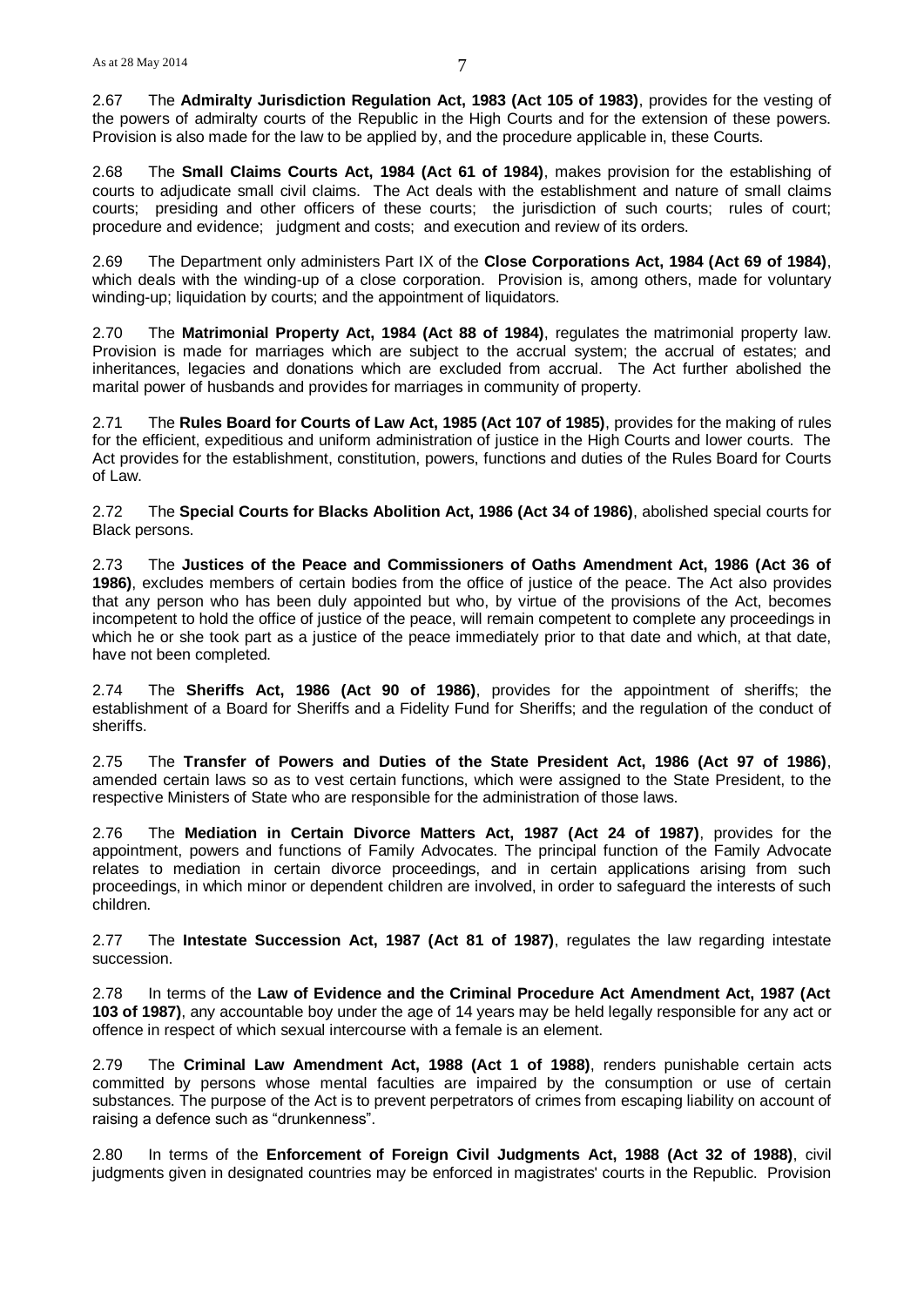is also made for the registration of judgments given in designated countries; the effect of such registration; and the setting aside of registered judgments.

2.81 The **Law of Evidence Amendment Act, 1988 (Act 45 of 1988)**, deals with the taking of judicial notice of the law of a foreign state and of traditional law, and prescribes general requirements for the admissibility of hearsay evidence. The Act also amended the Criminal Procedure Act, 1977, so as to make the husband or wife of an accused a competent but not compellable witness at criminal proceedings. The Act further amended the Civil Proceedings Evidence Act, 1965, so as to further regulate the admissibility of communications between spouses made during their marriage at civil proceedings.

2.82 The **Trust Property Control Act, 1988 (Act 57 of 1988)**, regulates the control over trust property. Provision is made for certain documents which are deemed to be trust instruments; the jurisdiction of the Masters of the High Courts; lodgement of trust instruments; appointment and removal of, or resignation by, trustees; the power of a court to vary trust provisions; and the variation of trust instruments.

2.83 The **Reciprocal Enforcement of Maintenance Orders (Countries in Africa) Act, 1989 (Act 6 of 1989)**, provides for the reciprocal enforcement of maintenance orders made in the Republic and in designated countries in Africa. Provision is further made for the transmission of maintenance orders; registration of maintenance orders; confirmation of provisional maintenance orders; and the registration of emoluments attachment orders made in designated countries.

2.84 The **Insolvency Amendment Act, 1989 (Act 89 of 1989)**, amended the Insolvency Act, 1936, so as to further regulate the appointment of trustees and the interrogation of an insolvent or any other person at a meeting of creditors.

2.85 The **Reciprocal Service of Civil Process Act, 1990 (Act 12 of 1990)**, provides for the reciprocal service of process in civil matters in the Republic and in countries designated by the Minister.

2.86 The **Maintenance of Surviving Spouses Act, 1990 (Act 27 of 1990)**, provides the surviving spouse in certain circumstances with a claim for maintenance against the estate of the deceased spouse.

2.87 In terms of the **Adjustment of Fines Act, 1991 (Act 101 of 1991)**, the maximum fine which may be imposed as an alternative to a fixed term of imprisonment under any law, shall be determined in accordance with the ratio between the monetary and imprisonment jurisdiction which a magistrate's court may impose under the Magistrates' Courts Act, 1944.

2.88 The **Short Process Courts and Mediation in Certain Civil Cases Act, 1991 (Act 103 of 1991)**, provides for the establishment of an alternative forum for the adjudication of certain civil cases and mediation in certain civil cases. Provision is made for the appointment of adjudicators and mediators; the establishment and nature of short process courts; procedure and evidence in these courts; and appeal and review procedures.

2.89 The **Decriminalization Act, 1991 (Act 107 of 1991)**, provides for the decriminalisation of certain offences. Provision is made for the establishment, constitution, powers, functions and duties of advisory committees and the designation of a panel of justices of the peace for each province to deal with certain minor offences.

2.90 The **Prevention of Public Violence and Intimidation Act, 1991 (Act 139 of 1991)**, provided for the establishment, constitution, powers and functions of a Commission of Inquiry (Goldstone Commission) regarding the Prevention of Public Violence and Intimidation.

2.91 The **Domicile Act, 1992 (Act 3 of 1992)**, provides for domicile of choice; domicile of a person who cannot acquire a domicile of choice; succession of domicile; and the standard of proof for acquisition or loss of domicile.

2.92 The **Criminal Law Second Amendment Act, 1992 (Act 126 of 1992)**, creates offences in respect of organisations with a military or similar character.

2.93 Section 1 of the **General Law Amendment Act, 1992 (Act 139 of 1992)**, provides that the advantage which is required so as to constitute the common law crime of extortion, may also be of a non-patrimonial nature.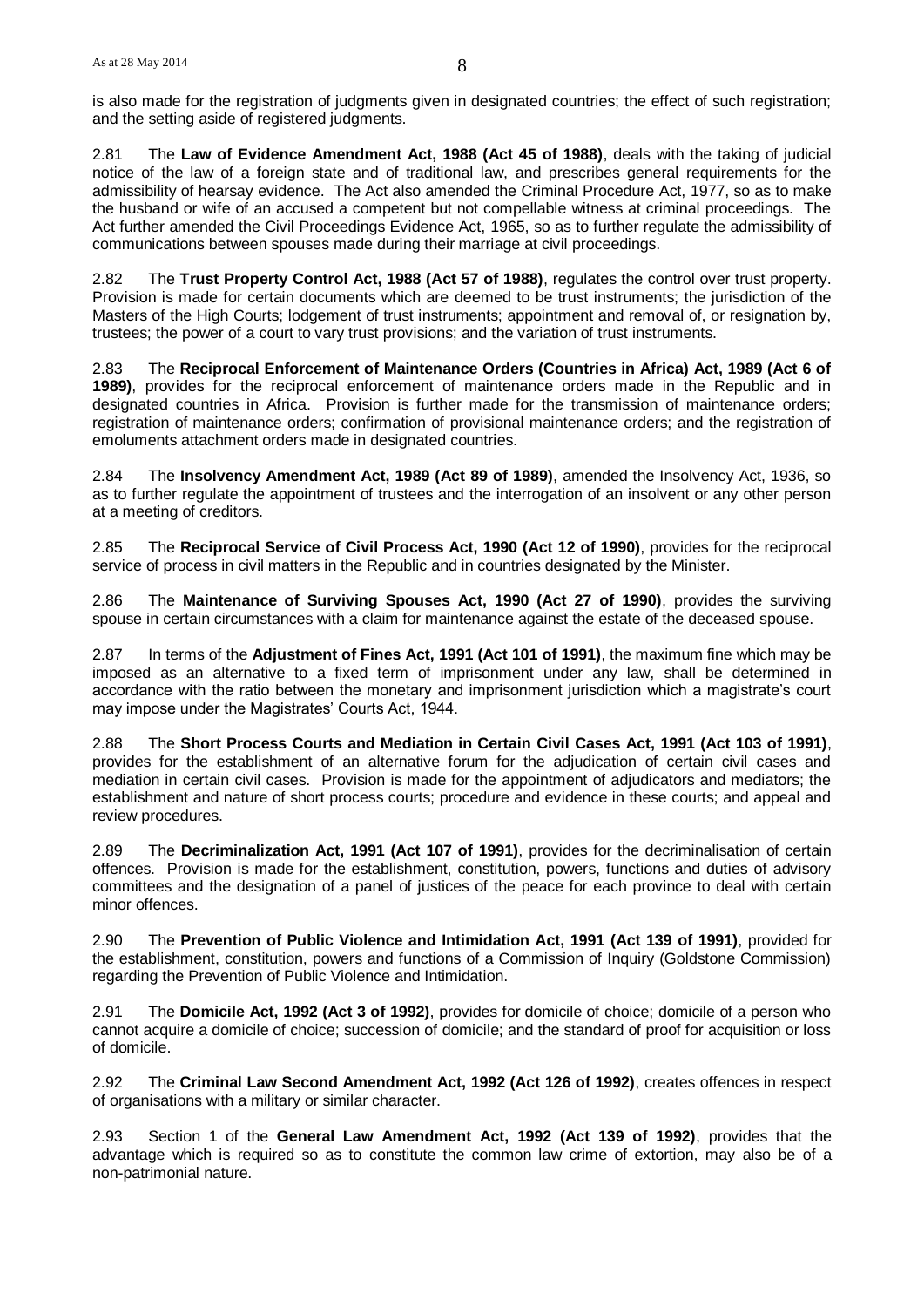2.94 The **Drugs and Drug Trafficking Act, 1992 (Act 140 of 1992)**, provides, among others, for the prohibition of the use or possession of, or the dealing in, drugs and of certain acts relating to the manufacture or supply of certain substances; the obligation to report certain information to the police; and for the exercise of the powers of entry, search, seizure and detention in specified circumstances. Provision is also made for the recovery of the proceeds of drug trafficking.

2.95 The **Security by Means of Movable Property Act, 1993 (Act 57 of 1993)**, regulates the legal consequences of the registration of a notarial bond over specified movable property. The Act further excludes the operation of a landlord's tacit hypothec in respect of certain movable property.

2.96 The **Documentary Evidence from Countries in Africa Act, 1993 (Act 62 of 1993)**, provides for the admissibility in the Republic of documentary evidence emanating from certain countries in Africa, designated by the Minister. The Act further provides that documents emanating from designated countries will be deemed to have their origin in the Republic as well as for the conditions of admissibility in the Republic of certain foreign documents.

2.97 The **Magistrates Act, 1993 (Act 90 of 1993)**, provides, among others, for the establishment, constitution, objects, functions, secretary and staff of the Magistrates Commission. Provision is further made for the determination of the salaries and conditions of service of magistrates.

2.98 The **Security Forces Board of Inquiry Act, 1993 (Act 95 of 1993)**, makes provision for the establishment, constitution and functions of a Security Forces Board of Inquiry to inquire into any allegation that an offence has been committed by a member of the Security Forces. The Act further provides for the appointment of, and inquiries by, Area Directors and the reporting of certain allegations to the Board or Area Directors. **The Act was never put into operation. The SAPS have their own legislation in this regard.** 

2.99 The **Recognition of Foreign Legal Qualifications and Practice Act, 1993 (Act 114 of 1993)**, provides for the exemption of certain persons from certain requirements in the Admission of Advocates Act, 1964, and the Attorneys Act, 1979. Provision is further made for the appointment of a panel to consider applications for exemption made in terms of the Act. **The Act ceased to have effect on 1 April 1998.**

2.100 The **Magistrates' Courts Amendment Act, 1993 (Act 120 of 1993)**, amends, among others, the Magistrates' Courts Act, 1944, in order to provide for the establishment and jurisdiction of civil courts for civil divisions and the appointment of senior civil magistrates for those courts and to create a separate court structure for the adjudication of civil cases. Provision is further made for the establishment of family courts for the adjudication of divorce actions and the appointment of family magistrates, and that advocates and attorneys may, in certain circumstances, be appointed as acting judicial officers. **The Act has not yet been put into operation.**

2.101 Sections 61 to 64 of the **General Law Third Amendment Act, 1993 (Act 129 of 1993)**, respectively amend certain sections of the Rules Board for Courts of Law Act, 1985, so as to further regulate the composition of the Rules Board and the remuneration, allowances, benefits, privileges and period of office of its members. The Act also empowers the Rules Board to do research with regard to the functioning and structure of the courts and the criminal and civil procedure law in order to advise the Minister on the development, improvement or reform thereof. Section 82 provides that the failure to give satisfactory account of the possession of certain implements or objects is a punishable offence. **Sections 61 to 64 of the Act have not yet been put into operation.**

2.102 The **Judicial Service Commission Act, 1994 (Act 9 of 1994)**, read in conjunction with the Interim Constitution and the Constitution, provides for the establishment, composition and functions of the Judicial Service Commission.

2.103 The **Public Protector Act, 1994 (Act 23 of 1994)**, read in conjunction with the Interim Constitution and the Constitution, provides for the appointment, independence and impartiality, and powers and functions of the Public Protector. Provision is also made for the appointment of deputy and provincial public protectors and the staff of the Office of the Public Protector.

2.104 The **Human Rights Commission Act, 1994 (Act 54 of 1994),** read in conjunction with the Interim Constitution and the Constitution, provides, among others, for the establishment, appointment of members, powers, duties, functions, staff and expenditure of the Human Rights Commission. Provision is further made for investigations by the Commission; its powers in respect of entering and search of premises and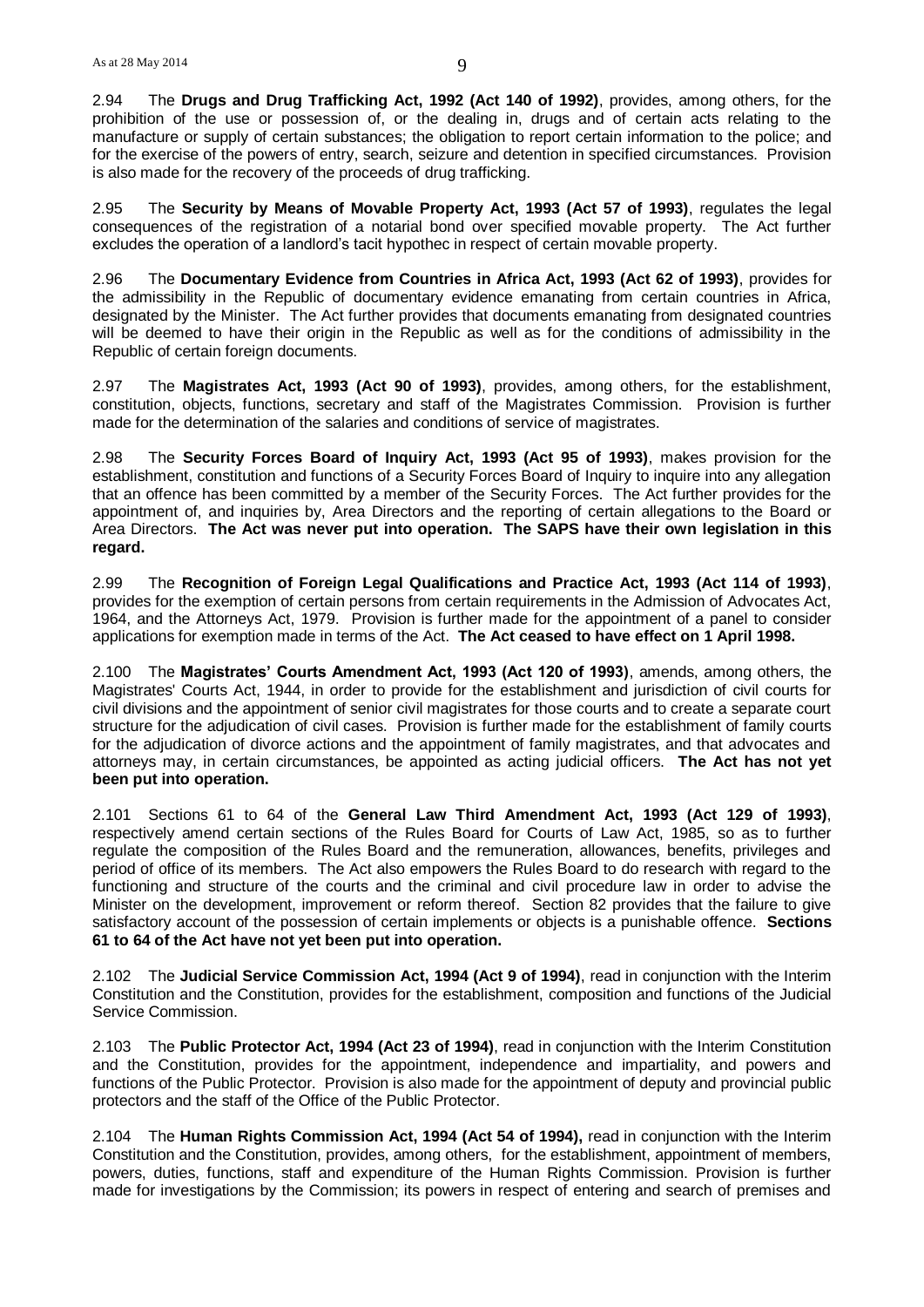attachment and removal of articles; compensation for certain expenses; and damage and legal proceedings against the Commission.

This Act will, upon implementation of the South African Human Rights Commission Act, 2013 (Act 40 of 2013), be repealed by that Act (see no. 2.159 hereunder).

2.105 The **Constitutional Court Complementary Act, 1995 (Act 13 of 1995)**, regulates matters incidental to the establishment of the Constitutional Court. The Act provides, among others, for the nature and seal of the Court; the scope and execution of process of the Court; securing the attendance of witnesses; and the appointment of officers and staff of the Court.

2.106 The **Promotion of National Unity and Reconciliation Act, 1995 (Act 34 of 1995),** provides for the establishment, objectives, functions, powers and constitution of the Truth and Reconciliation Commission. The Act further provides for the establishment of a Committee on Human Rights Violations, a Committee on Amnesty and a Committee on Reparation and Rehabilitation and the constitution, powers, duties and functions of each of these Committees. Provision is also made for investigations and hearings by the Commission, its powers in respect of, and the procedure to be followed at, such investigations and hearings.

2.107 The **Right of Appearance in Courts Act, 1995 (Act 62 of 1995)**, provides for the right of advocates and attorneys to appear in the various courts in the Republic.

2.108 The **Judicial Matters Amendment Act, 1995 (Act 85 of 1995)**, made the Magistrates Act, 1993, applicable throughout the Republic and validated certain transfers of, and the performance of certain functions by, certain magistrates. The Act further amended the Magistrates Act, 1993, in order to provide for a magistrate to be transferred to, and appointed in, a post in the public service.

2.109 The **Justice Laws Rationalisation Act, 1996 (Act 18 of 1996)**, provides for the rationalisation and consolidation of certain statutes by the extension of the operation of certain laws to certain areas forming part of the national territory of the Republic, in substitution for other laws which were applicable in those areas.

2.110 The **Special Investigating Units and Special Tribunals Act, 1996 (Act 74 of 1996)**, provides for the establishment, composition, functions and powers of Special Investigating Units for the purpose of investigating serious malpractices or maladministration in connection with the administration of State institutions, State assets and public money as well as any conduct which may seriously harm the interests of the public. Provision is also made for the establishment, composition, powers and functions of Special Tribunals to adjudicate upon civil matters emanating from investigations by Special Investigating Units.

2.111 The **International Co-operation in Criminal Matters Act, 1996 (Act 75 of 1996)**, facilitates the procuring of evidence and the execution of sentences in criminal cases and the confiscation and transfer of the proceeds of crime between the Republic and foreign States.

2.112 The **Criminal Procedure Amendment Act, 1996 (Act 86 of 1996)**, amends the Criminal Procedure Act, 1977, so as to provide that an accused must be informed of his or her right to legal representation; that evidence may be given by means of closed circuit television or similar electronic media; and for the proof of undisputed evidence in respect of an accused who is legally represented. The Act further regulates the payment of admission of guilt fines; the correction of a plea of guilty; the admissibility of certain evidence given by means of affidavits; and the admissibility of confessions. **Section 11 of the Act has not yet been put into operation.**

2.113 The **National Council of Provinces (Permanent Delegates Vacancies) Act, 1997 (Act 17 of 1997)**, provides for the filling of vacancies among the permanent delegates to the National Council of Provinces.

2.114 In order to give effect to the Constitutional Court's judgment that corporal punishment as a sentence option is unconstitutional, the **Abolition of Corporal Punishment Act, 1997 (Act 33 of 1997),** provides for the abolishment of corporal punishment authorised in legislation.

2.115 The **State of Emergency Act, 1997 (Act 64 of 1997)**, gives effect to section 37(1) of the Constitution by providing for the declaration of a state of emergency and empowering the President to make regulations in pursuance of such a declaration.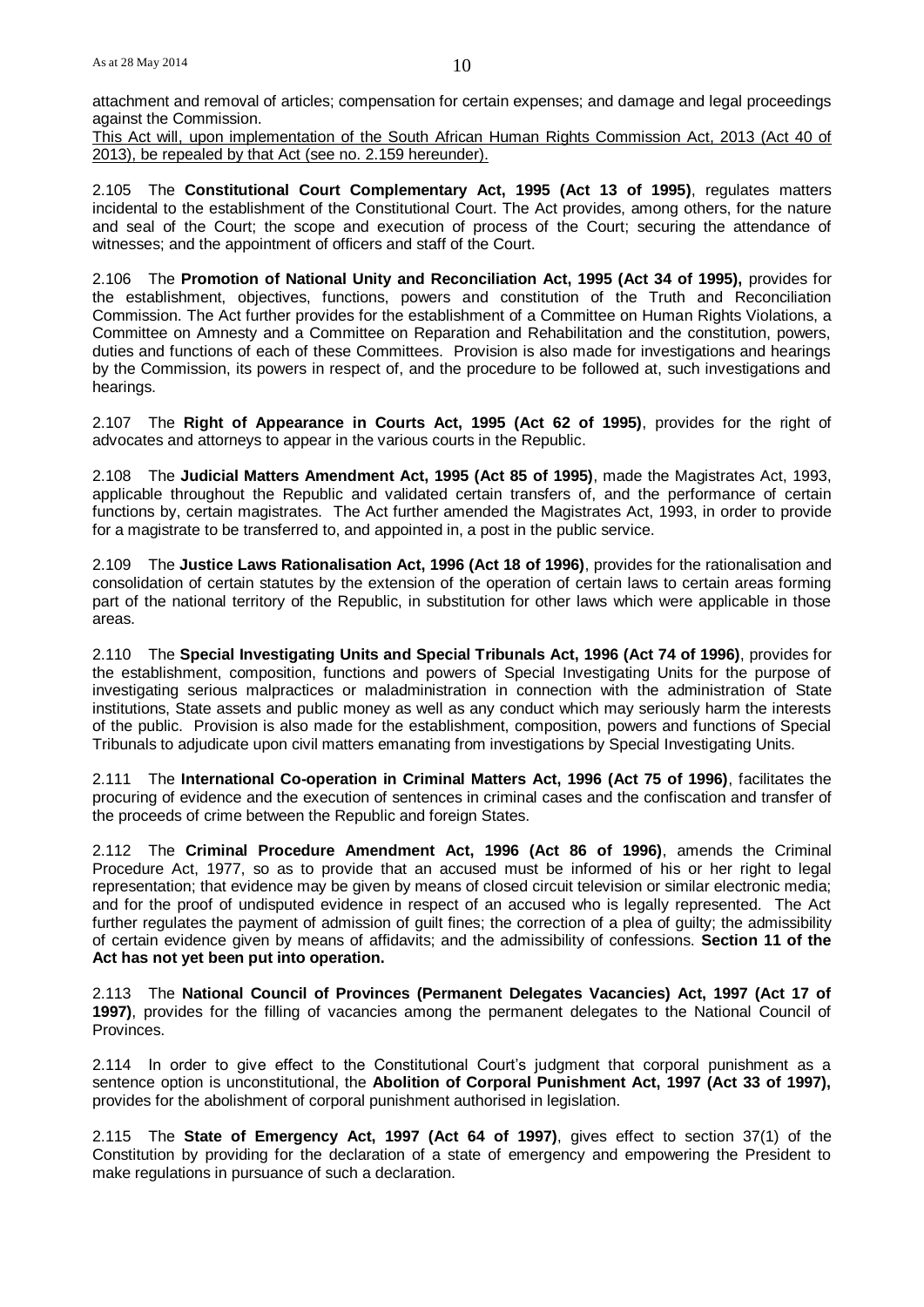2.116 The **Contingency Fees Act, 1997 (Act 66 of 1997)**, regulates contingency fees agreements between legal practitioners and their clients. Provision is, among others, made for the form and content of contingency fees agreements; settlement; and that a client may claim the review of an agreement or fees.

2.117 The **Criminal Law Amendment Act, 1997 (Act 105 of 1997)**, gives effect to the Constitutional Court's judgment that the sentence of death is unconstitutional and therefore invalid. The Act makes provision for the setting aside of all sentences of death in accordance with law and their substitution by lawful punishments. It further amended certain laws so as to repeal provisions relating to the sentence of death. Provision is also made for the imposition of minimum sentences in respect of certain serious offences.

2.118 The **National Prosecuting Authority Act, 1998 (Act 32 of 1998)**, provides for the establishment of a single national prosecuting authority in accordance with the provisions of section 179 of the Constitution. Provision is, among others, made for the structure and composition of a single national prosecuting authority; the appointment, remuneration and conditions of service of members of the prosecuting authority; and the powers, duties and functions of such members.

2.119 The **Magistrates' Courts Amendment Act, 1998 (Act 67 of 1998)**, amends the Magistrates' Courts Act, 1944, so as to further regulate the summoning of assessors in civil and criminal proceedings; the procedure in the event of death, incapacity, absence or recusal of an assessor; and to empower the Minister of Justice to make regulations in connection with matters pertaining to assessors. **Certain sections of the Act have not yet been put into operation.**

2.120 The **Determination of Delegates (National Council of Provinces) Act, 1998 (Act 69 of 1998)**, provides for the determination of permanent and special delegates to the National Council of Provinces.

2.121 The **Maintenance Act, 1998 (Act 99 of 1998)**, which repeals the Maintenance Act, 1963, restates and amends certain laws relating to maintenance. Provision is, among others, made for the establishment of maintenance courts and the appointment of maintenance officers and maintenance investigators. The Act further regulates complaints relating to maintenance and the investigation of such complaints; enquiries by maintenance courts; matters relating to maintenance and other orders; and civil execution. Offences relating to, among others, maintenance order, witnesses, false information and publication of information in respect of children are created and provision is made for penalties in respect of such offences. **The Act, except for sections 5 and 7(1)***(d)* **and (2), was implemented on 26 November 1999. Section 5 came into operation on 1 November 2006.**

2.122 The **Witness Protection Act, 1998 (Act 112 of 1998)**, provides for the establishment of an Office for Witness Protection for the protection of witnesses; the appointment of a Director of such Office, witness protection officers and security officers; and regulates the powers, functions and duties of such a Director. Provision is, among others, made for temporary protection pending placement under protection; protection agreements; the protection of minors; the placement of witnesses and related persons under protection; discharge from protection; and the services related to such protection. **The Act, except for sections 6 and 20, was implemented on 31 March 2000.**

2.123 The **Debt Collectors Act, 1998 (Act 114 of 1998)**, provides for the establishment and composition of a Council for Debt Collectors and for the exercise of control over the occupation of debt collector. Provision is, among others, made for the registration as a debt collector; payment of subscription fees; a code of conduct; and trust accounts to be opened by debt collectors. The Act also amends the Magistrates' Courts Act, 1944, so as to legalise the recovery of fees or remuneration by registered debt collectors.

2.124 The **Domestic Violence Act, 1998 (Act 116 of 1998)**, provides for the issuing of protection orders with regard to domestic violence. The Act places a duty on any member of the South African Police Service to assist and inform a complainant of his or her rights and provides, among others, for arrest by a peace officer without a warrant; the issuing of protection orders; the seizure of arms and dangerous weapons; the variation or setting aside of protection orders; and the prohibition of the publication of certain information.

2.125 The **Recognition of Customary Marriages Act, 1998 (Act 120 of 1998)**, makes provision for the recognition of customary marriages and specifies the requirements for a valid customary marriage. The Act further regulates the registration of customary marriages; the proprietary consequences of customary marriages; the capacity of spouses of such marriages; and the dissolution of customary marriages. Provision is also made for the equal status and capacity of spouses in customary marriages.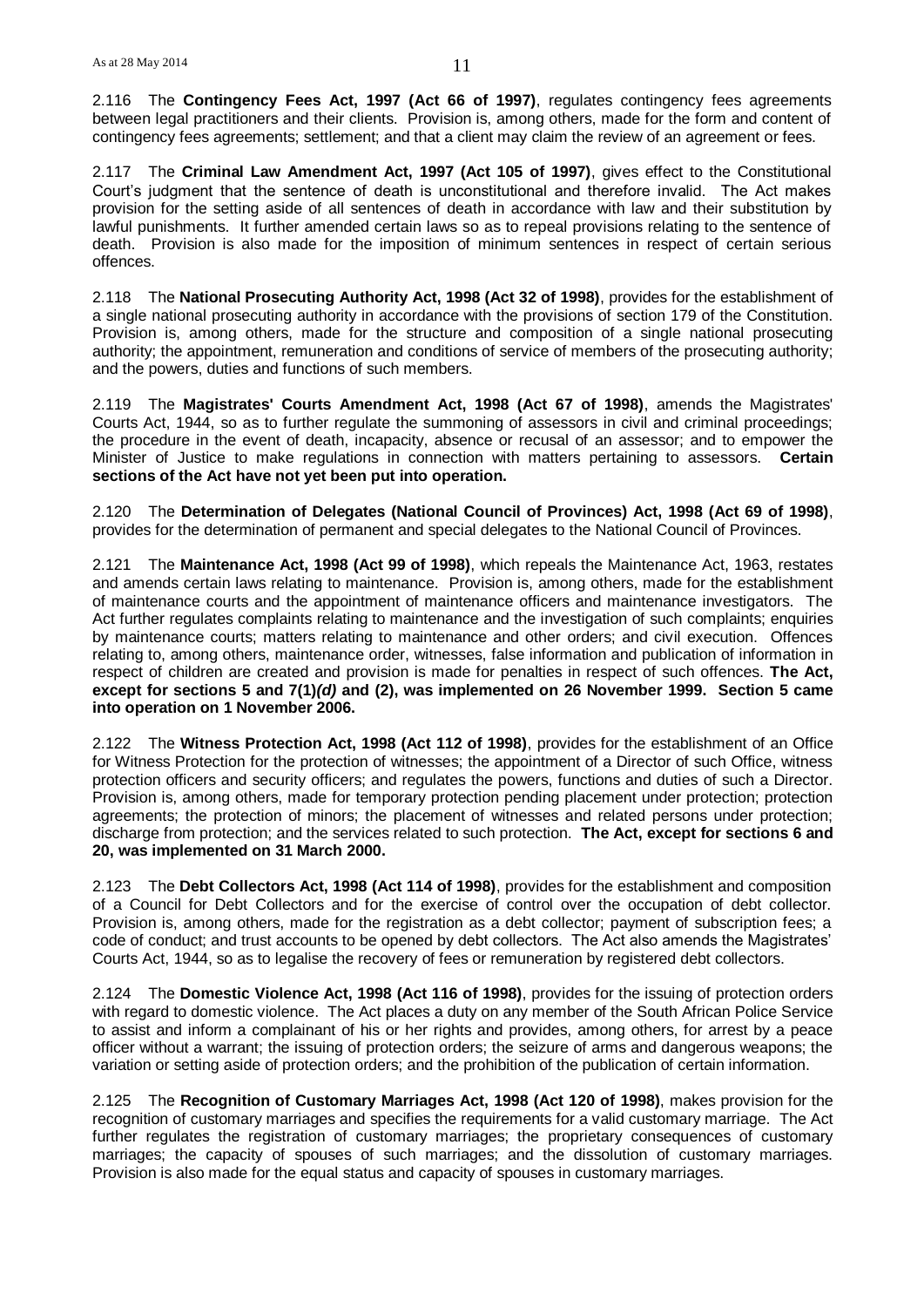2.126 The **Prevention of Organised Crime Act, 1998 (Act 121 of 1998)**, introduces measures to combat organised crime, money laundering and criminal gang activities and prohibits certain activities relating to racketeering activities. Provision is made for the prohibition of money laundering and for an obligation to report certain information. The Act also criminalises certain activities associated with gangs and provides, among others, for the recovery of the proceeds of an unlawful activity; the civil forfeiture of criminal assets that have been used to commit an offence or assets that are the proceeds of an unlawful activity; and for the establishment of a Criminal Assets Recovery Account. The Act also repealed the Proceeds of Crime Act, 1996.

2.127 Section 14 of the **Judicial Matters Second Amendment Act, 1998 (Act 122 of 1998)**, provides that the provisions of section 111 of the Criminal Procedure Act, 1977 (Act 51 of 1977), as made applicable to certain areas of the national territory of the Republic of South Africa by section 2 of the Justice Laws Rationalisation Act, 1996, shall also be applicable in respect of any offence committed in any such area prior to the commencement of the last-mentioned Act.

2.128 The **Promotion of Access to Information Act, 2000 (Act 2 of 2000)**, gives effect to section 32 of the Constitution subject to justifiable limitations, including but not limited to, limitations aimed at the reasonable protection of privacy, commercial confidentiality and effective, efficient and good governance and in a manner which balances the right of access to information with any other rights including the rights in the Bill of Rights in Chapter 2 of the Constitution.

2.129 The **Promotion of Administrative Justice Act, 2000 (Act 3 of 2000)**, gives effect to the right to administrative action that is lawful, reasonable and procedurally fair and to the right to written reasons for administrative action as contemplated in section 33 of the Constitution.

2.130 The **Promotion of Equality and Prevention of Unfair Discrimination Act, 2000 (Act 4 of 2000)**, gives effect to section 9 of the Constitution by providing for, among others, the equal enjoyment of all rights and freedoms by every person; the promotion of equality; the values of non-racialism and non-sexism contained in section 1 of the Constitution; the prevention of unfair discrimination and protection of human dignity as contemplated in sections 9 and 10 of the Constitution; and the prohibition of advocacy of hatred, based on race, ethnicity, gender or religion, that constitutes incitement to cause harm as contemplated in section 16(2)*(c)* of the Constitution. The Act also provides for procedures for the determination of circumstances under which discrimination is unfair, for measures to educate the public and raise public awareness on the importance of promoting equality and overcoming unfair discrimination, hate speech and harassment and to provide remedies for victims of unfair discrimination. **Certain sections of the Act have not yet been put into operation.**

2.131 The **Protected Disclosures Act, 2000 (Act 26 of 2000)**, makes provision for procedures in terms of which employees in both the private and the public sector may disclose information regarding unlawful or irregular conduct by their employers or other employees in the employ of their employers. The Act further provides for the protection of employees who make a disclosure which is protected in terms of this Act.

2.132 The **Cross-Border Insolvency Act, 2000 (Act 42 of 2000)**, provides effective mechanisms for dealing with cases of cross-border insolvency.

2.133 The **Supreme Court Decree, 1990 (Ciskei) Amendment Act, 2001 (Act 16 of 2001),** amends the Supreme Court Decree, 1990 (Ciskei), so as to enable the High Court seated at Bisho to sit at any place in the province of the Eastern Cape.

2.134 The **Administration of Estates Laws Interim Rationalisation Act, 2001 (Act 20 of 2001)**, makes the Administration of Estates Act, 1965, applicable throughout the Republic and repeals corresponding laws in force in the areas of the former TBVC-States. The Act also empowers the Minister to direct that—

- (a) a Master, Deputy Master or Assistant Master must exercise, perform or carry out the powers, functions and duties conferred upon, assigned to or imposed upon him or her by or under the Administration of Estates Act, 1965; or
- (b) a Master must exercise, perform or carry out his or her powers, functions and duties in respect of his or her guardian's fund,

subject to the control, direction and supervision of another Master designated by the Minister.

2.135 The **Interim Rationalisation of Jurisdiction of High Courts Act, 2001 (Act 41 of 2001)**, makes provision for the interim rationalisation of the areas of jurisdiction of the High Courts by conferring on the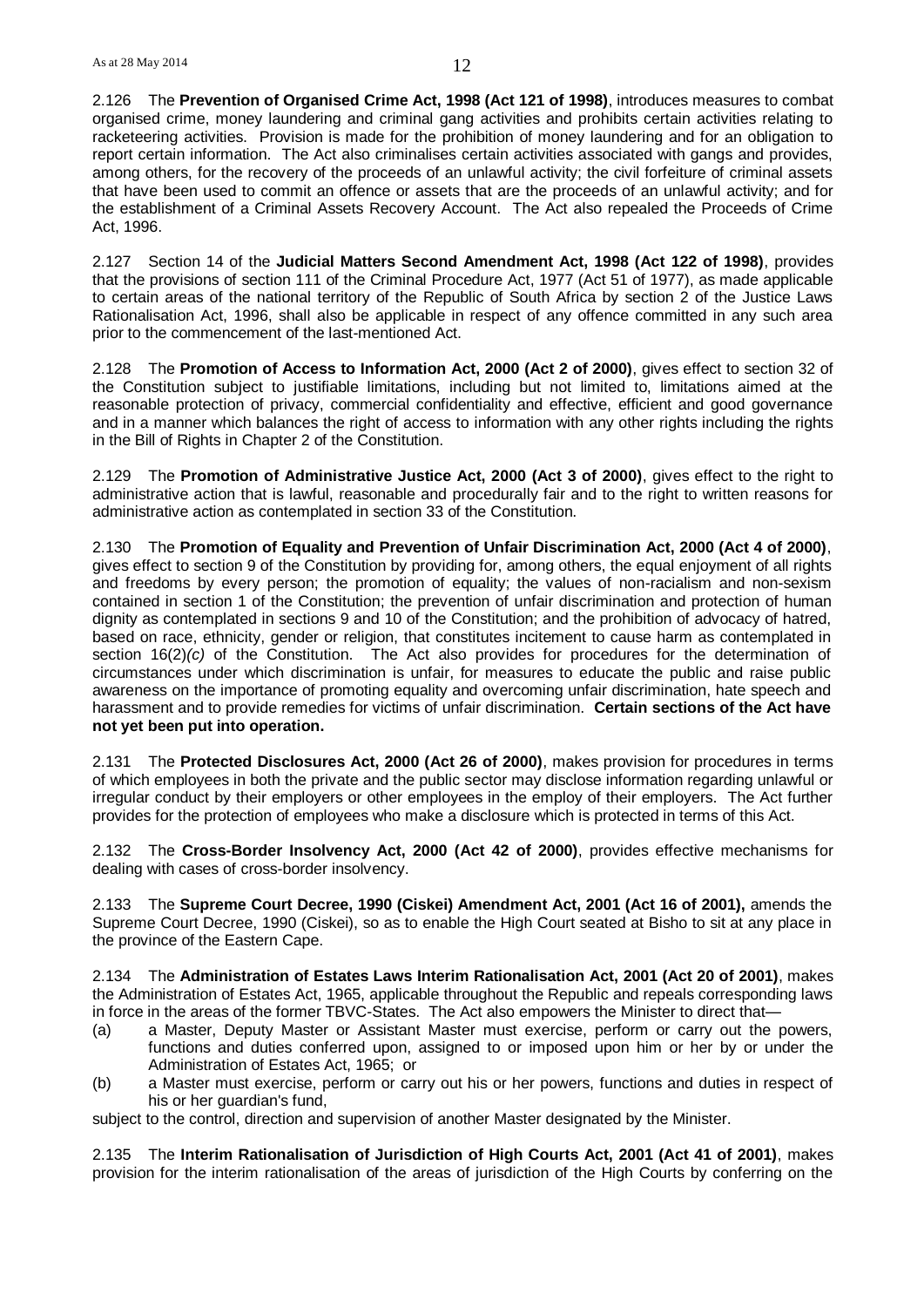Minister for Justice and Constitutional Development the power to alter the areas of jurisdiction after consultation with the Judicial Service Commission.

2.136 The **Judges' Remuneration and Conditions of Employment Act, 2001 (Act 47 of 2001)**, regulates the remuneration and conditions of employment of judges of the Constitutional Court, the Supreme Court of Appeal and the High Courts. The Act also repeals the Judges' Remuneration and Conditions of Employment Act, 1989 (Act 88 of 1989), and various other related Acts.

2.137 The **Implementation of the Rome Statute of the International Criminal Court Act, 2002 (Act 27 of 2002),** is intended to facilitate South Africa's accession to the Rome Statute on the International Criminal Court. It also crates a legislative framework to ensure that the Statute is implemented effectively in South Africa.

2.138 The **Reinstatement of Enrolment of Certain Deceased Legal Practitioners Act, 2002 (Act 32 of 2002),** provide for the reinstatement of the enrolment of certain deceased legal practitioners who were struck of the roll of advocates or attorneys as a result of their opposition to the previous political dispensation of apartheid or their assistance to persons who were opposed to the apartheid system.

2.139 The **Institution of Legal Proceedings against Certain Organs of State Act, 2002 (Act 40 of 2002)**, among others, aims to regulate the prescription and to harmonise the periods of prescription of debts for which certain organs of state are liable. The Act also makes provision for notice requirements in connection with the institution of legal proceedings against certain organs of state in respect of the recovery of debt.

2.140 The **Regulation of Interception of Communications and Provision of Communication-related Information Act, 2002 (Act 70 of 2002)**, among others, aims to regulate the interception of certain communications, the monitoring of certain signals and radio frequency spectrums and the provision of certain communication-related information. The Act also regulates the making of applications for, and the issuing of, directions authorizing the interception of communications and the provision of communicationrelated information under certain circumstances.

2.141 The **Prevention and Combating of Corrupt Activities Act, 2004 (Act 12 of 2004)**, among others, aims to provide for the strengthening of measures to prevent and combat corruption and corrupt activities; the establishment and endorsement of a Register in order to place certain restrictions on persons and enterprises convicted of corrupt activities relating to tenders and contracts; and to place a duty on certain persons holding a position of authority to report certain corrupt transactions.

2.142 The **Citation of Constitutional Laws Act, 2005 (Act 5 of 2005)**, changed the reference to the Constitution by providing that no "Act number" will be allocated to it in future. It also substituted the short titles of all Constitution Amendment Acts that have been enacted since the commencement of the Constitution, so as to provide for the consecutive numbering of those Acts.

2.143 The **Judicial Matters Amendment Act, 2005 (Act 22 of 2005)**, amends numerous Acts of Parliament administered by the Department of Justice and Constitutional Development. **Section 14***(c)* **will come into operation on a date fixed by the President by proclamation in the** *Gazette***.**

2.144 The **Repeal of the Black Administration Act and Amendment of Certain Laws Act, 2006 (Act 28 of 2005)**, repeals the Black Administration Act, 1927 (Act 38 of 1927), incrementally and amends the Administration of Estates Act, 1965 (Act 66 of 1965), so as to give the Masters of the High Courts jurisdiction over the property of all minors, including those who are governed by the principles of customary law.

2.145 The **Repeal of the Black Administration Act and Amendment of Certain Laws Amendment Act, 2007 (Act 13 of 2007)**, amended the Black Administration Act and Amendment of Certain Laws Act, 2005, so as to substitute a date and provided for matters connected therewith.

2.146 The **Criminal Law (Sexual Offences and Related Matters) Amendment Act, 2007 (Act 32 of 2007)**, aims to comprehensively and extensively review and amend all aspects of the laws and the implementation of the laws relating to sexual offences, and to deal with all legal aspects of or relating to sexual offences in a single statute, by, among others, repealing the common law offence of rape and replacing it with a new expanded statutory offence of rape, applicable to all forms of sexual penetration without consent, irrespective of gender; and repealing the common law offence of indecent assault and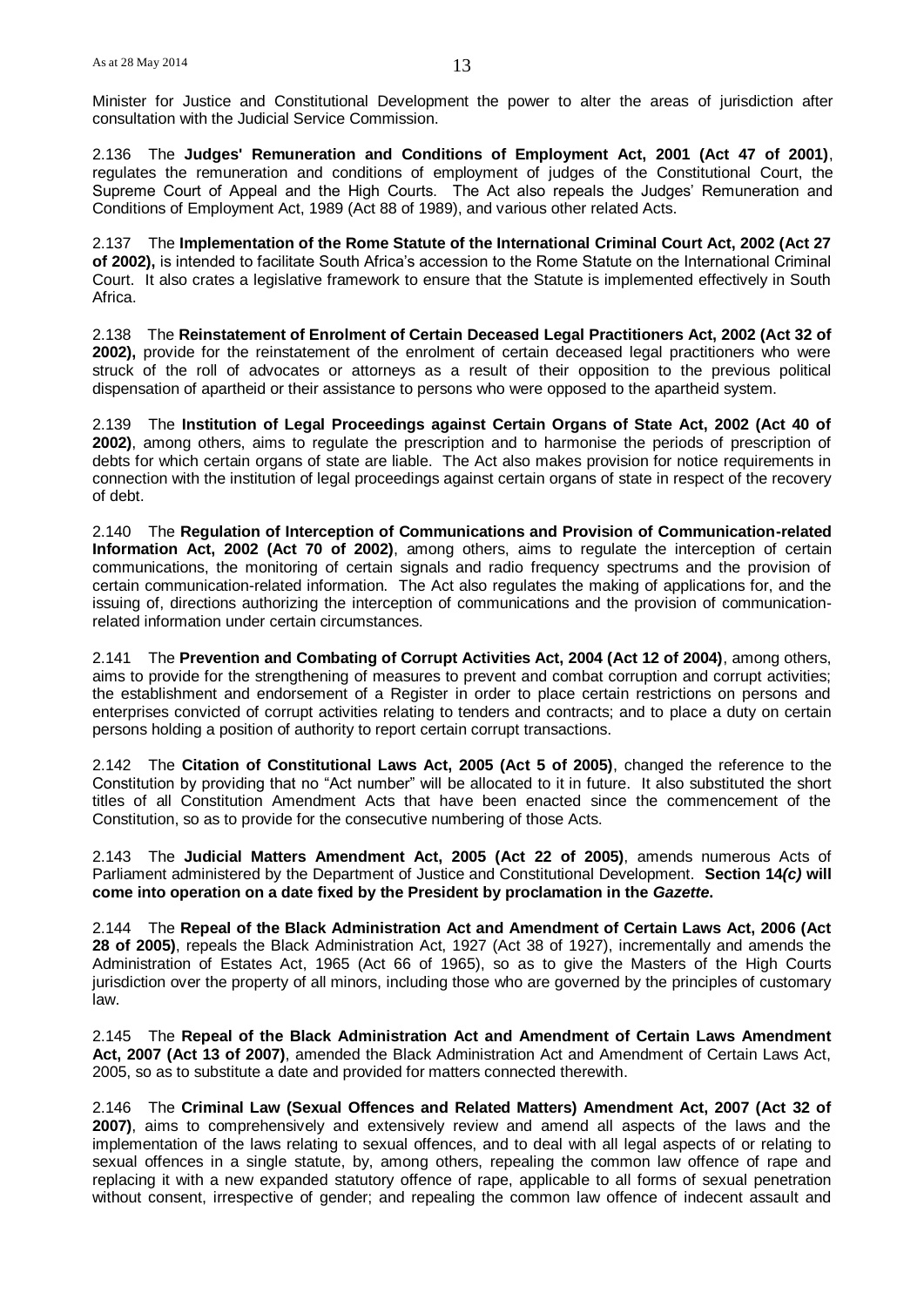replacing it with a new statutory offence of sexual assault, applicable to all forms of sexual violation without consent.

2.147 The **South African Judicial Education Institute Act, 2008 (Act 14 of 2008)**, aims to regulate the training of judicial officers which will be undertaken by an Institute the Act intends to create.

2.148 The **Renaming of High Courts Act, 2008 (Act 30 of 2008)**, addresses the undesirable situation where certain High Courts are still referred to by their names under the previous Constitutional dispensation prior to 1994.

2.149 The **Jurisdiction of Regional Courts Amendment Act, 2008 (Act 31 of 2008)**, is intended to confer civil jurisdiction on Regional Courts, as well as jurisdiction to deal with family issues which are currently dealt with by the Divorce Courts established under section 10 of the Administration Amendment Act, 1929.

2.150 The **Child Justice Act, 2008 (Act 75 of 2008)**, aims to establish a criminal justice system for children, who are in conflict with the law and are accused of committing offences, in accordance with the values underpinning the Constitution and the international obligations of the Republic. The Act further aims to—

- \* provide for the minimum age of criminal capacity of children;<br>\* provide a machanism for dagling with abildren who look
- provide a mechanism for dealing with children who lack criminal capacity outside the criminal justice system;
- \* make special provision for securing attendance at court and the release or detention and placement of children;
- make provision for the assessment of children;
- provide for the holding of a preliminary inquiry and to incorporate, as a central feature, the possibility of diverting matters away from the formal criminal justice system, in appropriate circumstances;
- make provision for child justice courts to hear all trials of children whose matters are not diverted;
- extend the sentencing options available in respect of children who have been convicted; and
- entrench the notion of restorative justice in the criminal justice system in respect of children who are in conflict with the law.

2.151 The **Reform of Customary Law of Succession and Regulation of Related Matters Act, 2009 (Act 11 of 2009)**, aims to modify the customary law of succession so as to provide for the devolution of certain property in terms of the law of intestate succession. The Act also clarifies certain matters relating to the law of succession and the law of property in relation to persons who are subject to customary law.

2.152 The **Criminal Law (Forensic Procedures) Amendment Act, 2010 (Act 6 of 2010),** among others, aims to amend the Criminal Procedure Act, 1977 (Act 51 of 1977), so as to provide for the compulsory taking of fingerprints of certain categories of persons and for the taking of fingerprints and body-prints for investigative purposes. The Act further introduced provisions in the Criminal Procedure Act, 1977, so as to provide for the retention of fingerprints and body-prints and to regulate the destruction of fingerprints that have been taken.

2.153 The **Protection from Harassment Act, 2011 (Act 17 of 2011)**, provides for the issuing of protection orders against harassment and aims to introduce measures which seek to enable the relevant organs of state to give effect to the provisions of the Act.

2.154 The **Constitution Seventeenth Amendment Act of 2012** aims to amend the Constitution of the Republic of South Africa, 1996, so as to further define the role of the Chief Justice as the head of the judiciary; to provide for a single High Court of South Africa; to provide that the Constitutional Court is the highest court in all matters; to further regulate the jurisdiction of the Constitutional Court and the Supreme Court of Appeal and to provide for the appointment of an Acting Deputy Chief Justice.

2.155 The **Protection of Personal Information Act, 2013 (Act 4 of 2013),** aims to give effect to the right to privacy by introducing measures to ensure that the personal information of an individual is safeguarded when it is processed by responsible parties. It also aims to balance the right to privacy against other rights, particularly the right to access to information and to generally protect important interests, including the free flow of information within and across the borders of the Republic. **Date of commencement to be proclaimed.**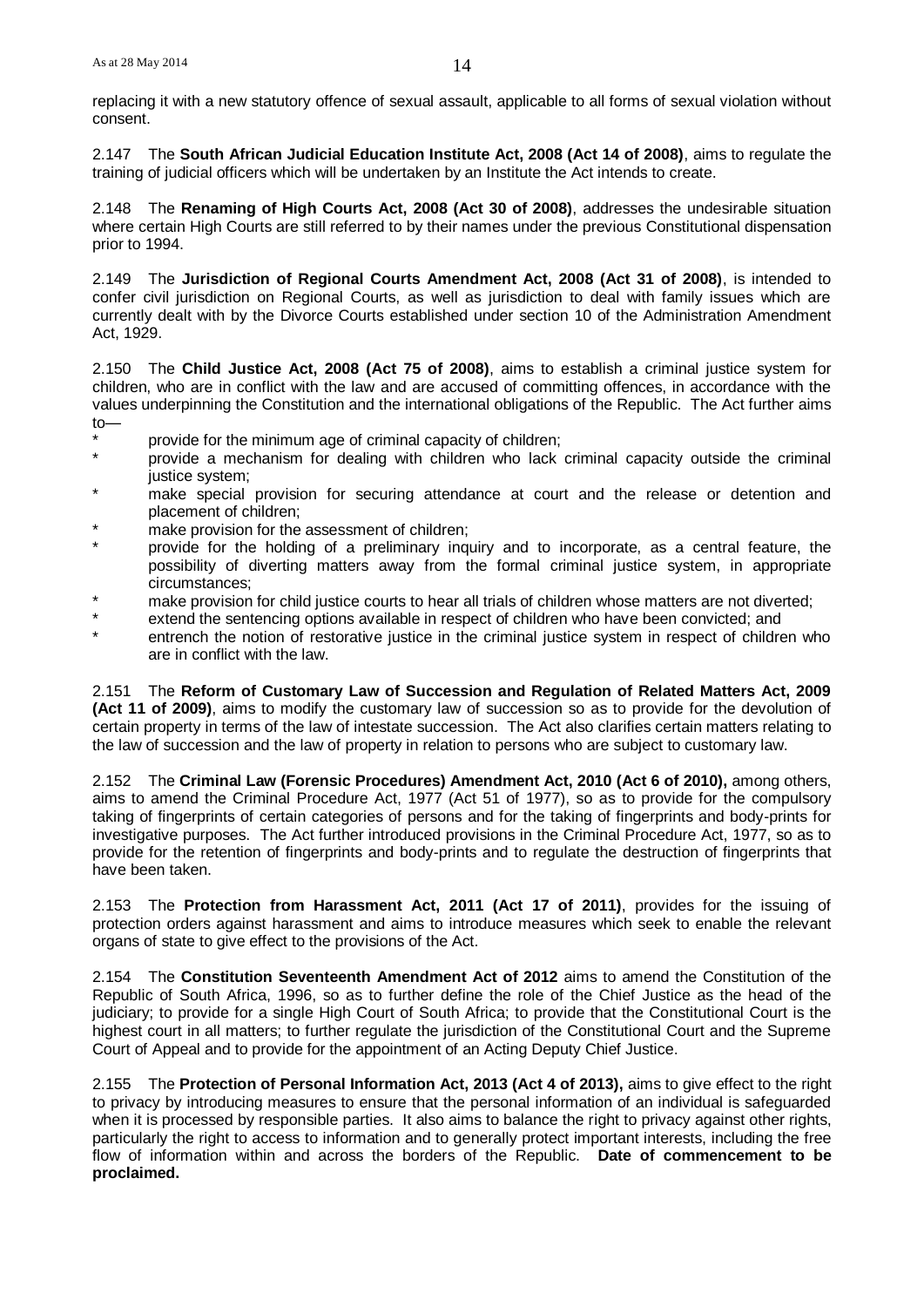2.156 The **Prevention and Combating of Trafficking in Persons Act, 2013 (Act 7 of 2013)**, aims to give effect to the Republic's obligations concerning the trafficking of persons in terms of international agreements. The Act introduces an offence of trafficking in persons and other offences associated with trafficking in persons and further aims to provide for measures to protect and assist victims of trafficking in persons. **Date of commencement to be proclaimed.**

2.157 The **Superior Courts Act, 2013 (Act 10 of 2013)**, rationalised, consolidated and amended the laws relating to the Constitutional Court, the Supreme Court of Appeal and the High Court of South Africa. The Act also makes provision for the administration of the judicial functions of all courts and those administrative and budgetary matters relating to the Superior Courts.

2.158 The purpose of the **Prevention and Combating of Torture of Persons Act, 2013 (Act 13 of 2013)**, is to give effect to the Republic's obligations in terms of the United Nations Convention Against Torture and Other Cruel, Inhuman or Degrading Treatment or Punishment by, among others, providing for the offence of torture of persons and other offences associated with the torture of persons. The Act also aims to prevent and combat the torture of persons within or across the borders of the Republic.

2.159 The **South African Human Rights Commission Act, 2013 (Act 40 of 2013)**, provides for the composition, powers, functions and functioning of the South African Human Rights Commission. The Act also repeals the Human Rights Commission Act, 1994 (Act 54 of 1994). **Date of commencement to be determined.**

2.160 The **Judicial Matters Second Amendment Act, 2013 (Act 43 of 2013)**, aims to amend certain provisions of the Criminal Law (Sexual Offences and Related Matters) Amendment Act, 2007, so as to enable the Minister to designate certain courts for dealing with sexual offences. **Date of commencement to be proclaimed.**

2.161 The **State Attorney Amendment Act, 2014 (Act 13 of 2014)**, aims to amend the State Attorney Act, 1957 (Act 56 of 1957), so as to provide for the establishment of offices of State Attorney and for the appointment of a Solicitor-General and State Attorneys. Provision is also made for the powers and functions of the Solicitor-General. **Date of commencement to be determined**.

2.162 The **Judicial Matters Amendment Act, 2014 (Act 14 of 2014)**, amends the Attorneys Act, 1979 (Act 53 of 1979), so as to further regulate the powers of the board of control of the Attorneys Fidelity Fund. The Act also amends the Child Justice Act, 2008 (Act 75 of 2008), so as to further regulate the evaluation of the criminal capacity of a child and to provide for the delegation of certain powers and assignment of certain duties by the Cabinet member responsible for social development in respect of the accreditation of diversion programmes and diversion service providers. **Sections 1, 4 and 5 came into operation on 19 May 2014. Sections 2, 3 and 6 will come into operation on a date to be proclaimed.**

## **3. CONSTITUTIONS**

3.1 The **Republic of Transkei Constitution Act, 1976 (Act 15 of 1976)(Transkei)**, constituted the former Republic of Transkei and provides for matters incidental thereto.

3.2 The **Constitution of the Republic of South Africa, 1993 (Act 200 of 1993)**, introduced a new Constitution for the Republic of South Africa. This Act has been repealed by the Constitution of the Republic of South Africa, 1996, except for certain sections, referred to in Schedule 6 to the 1996- Constitution, which remain in force.

3.3 The **Constitution of the Republic of South Africa, 1996**, introduces a new Constitution for the Republic of South Africa.